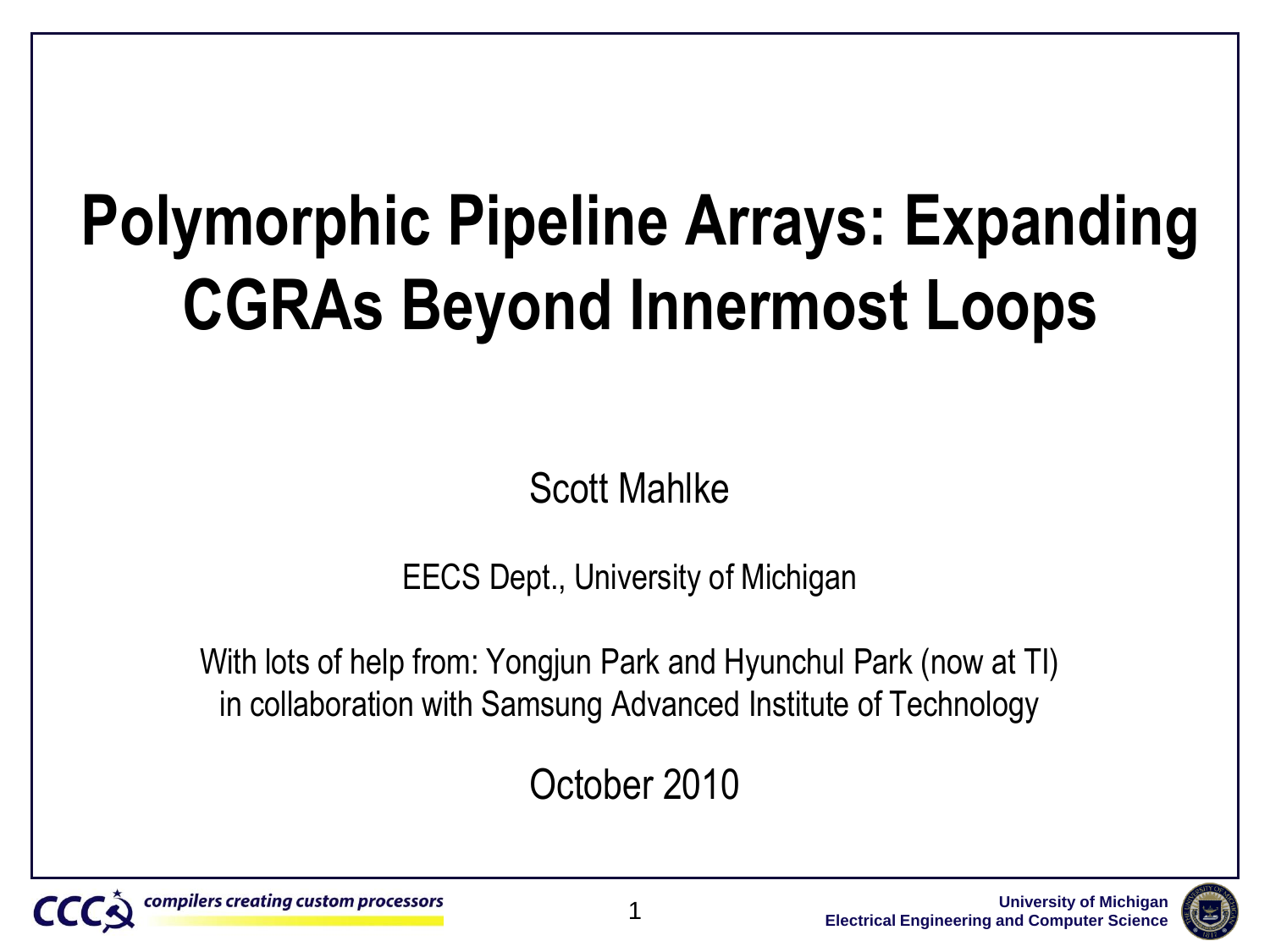#### **Introduction**

**MPEG-4 Decoder**



- Emerging applications have high performance, cost, energy demands
	- High-quality video
	- Flash animation
- Clear need for application and domain-specific hardware

2



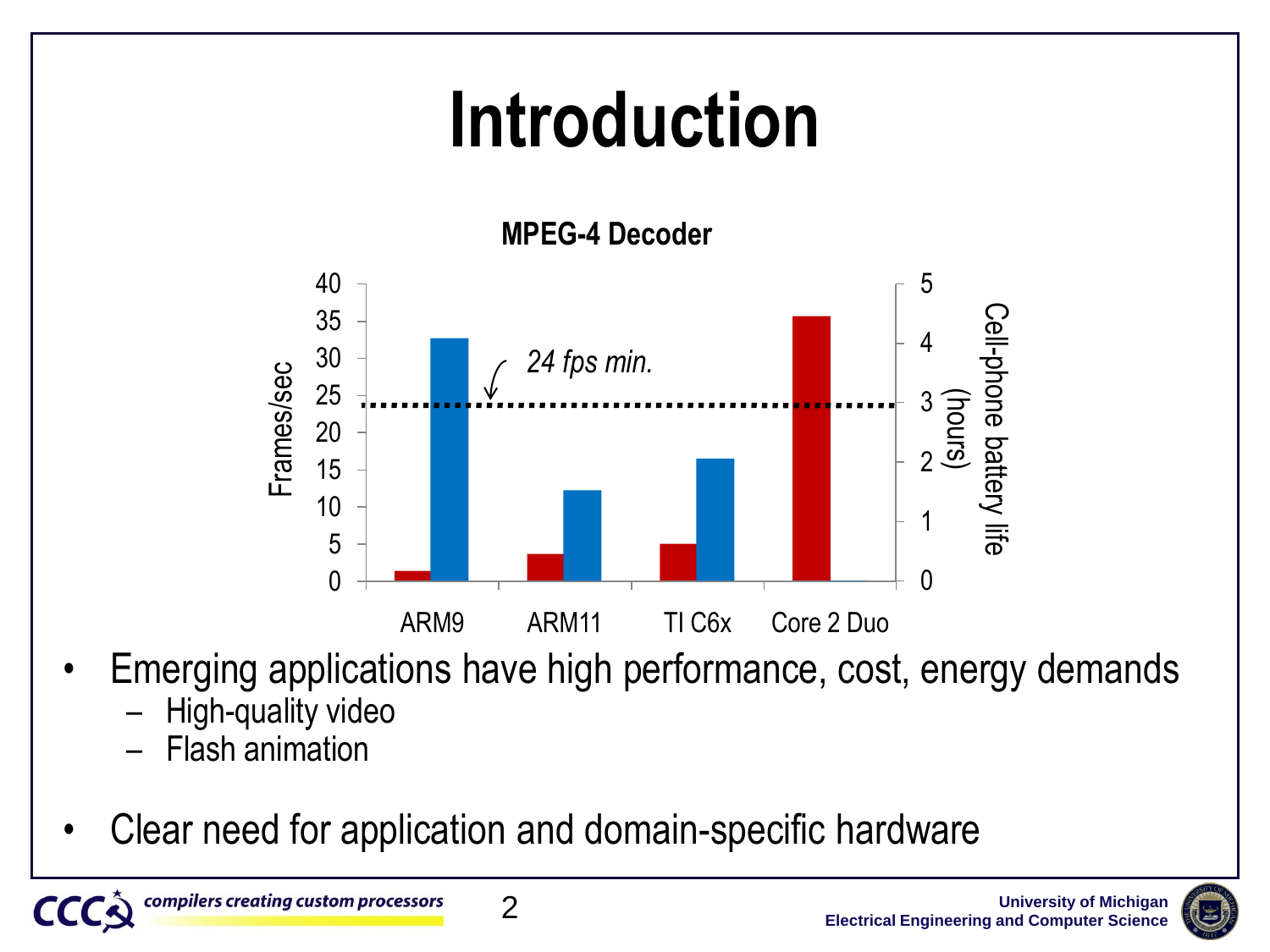#### **Hardware Alternatives**



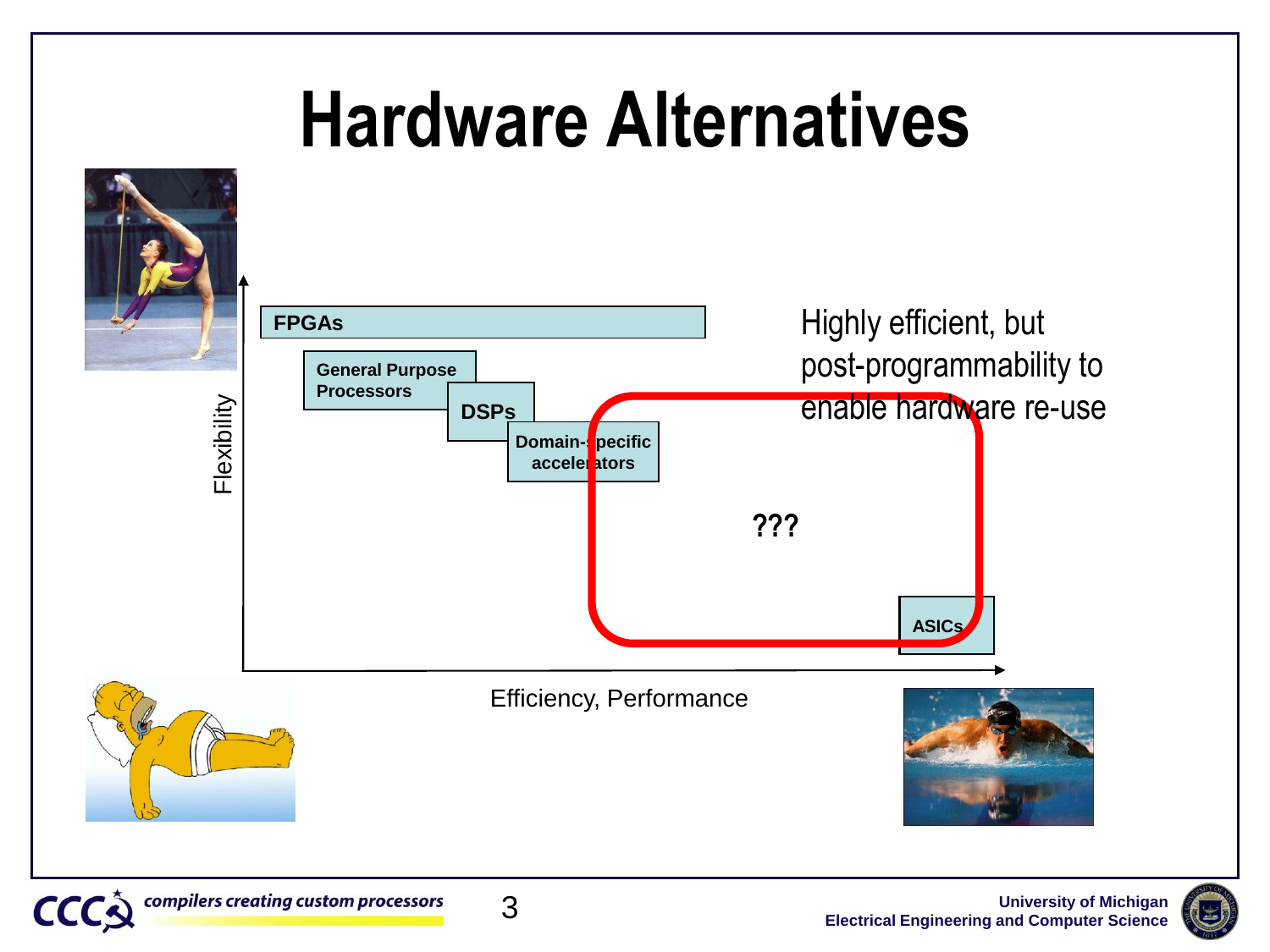#### **Coarse-Grained Reconfigurable Architecture (CGRA)**



- Array of PEs connected in a mesh-like interconnect
- High throughput with a large number of resources
- Distributed hardware offers low cost/power consumption
- High flexibility with dynamic reconfiguration

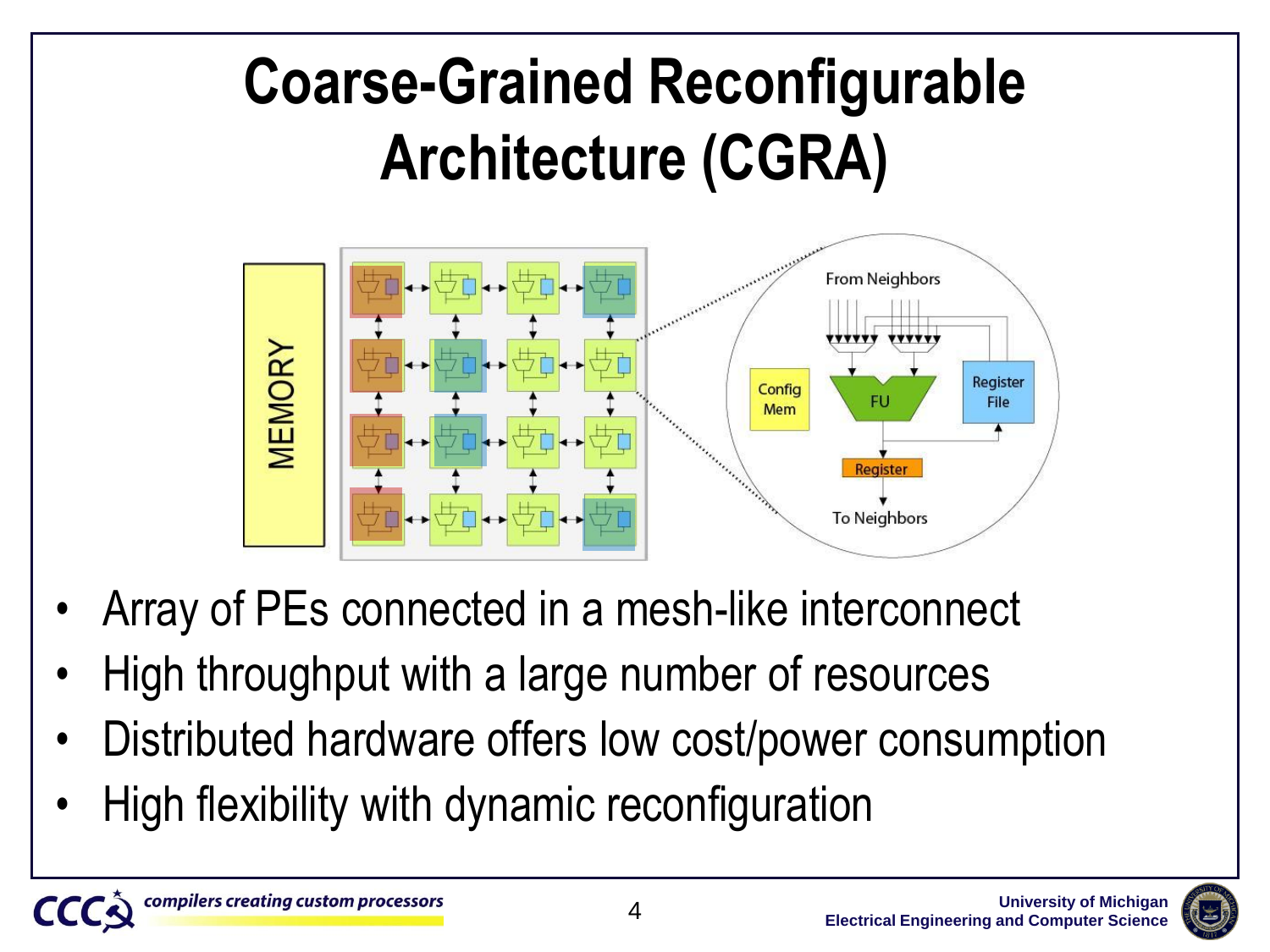#### **CGRA : Attractive Alternative to ASICs**

- Suitable for running multimedia applications for future embedded systems
	- High throughput, low power consumption, high flexibility
- Morphosys : 8x8 array with RISC processor
- SiliconHive : hierarchical systolic array
- ADRES : 4x4 array with tightly coupled VLIW



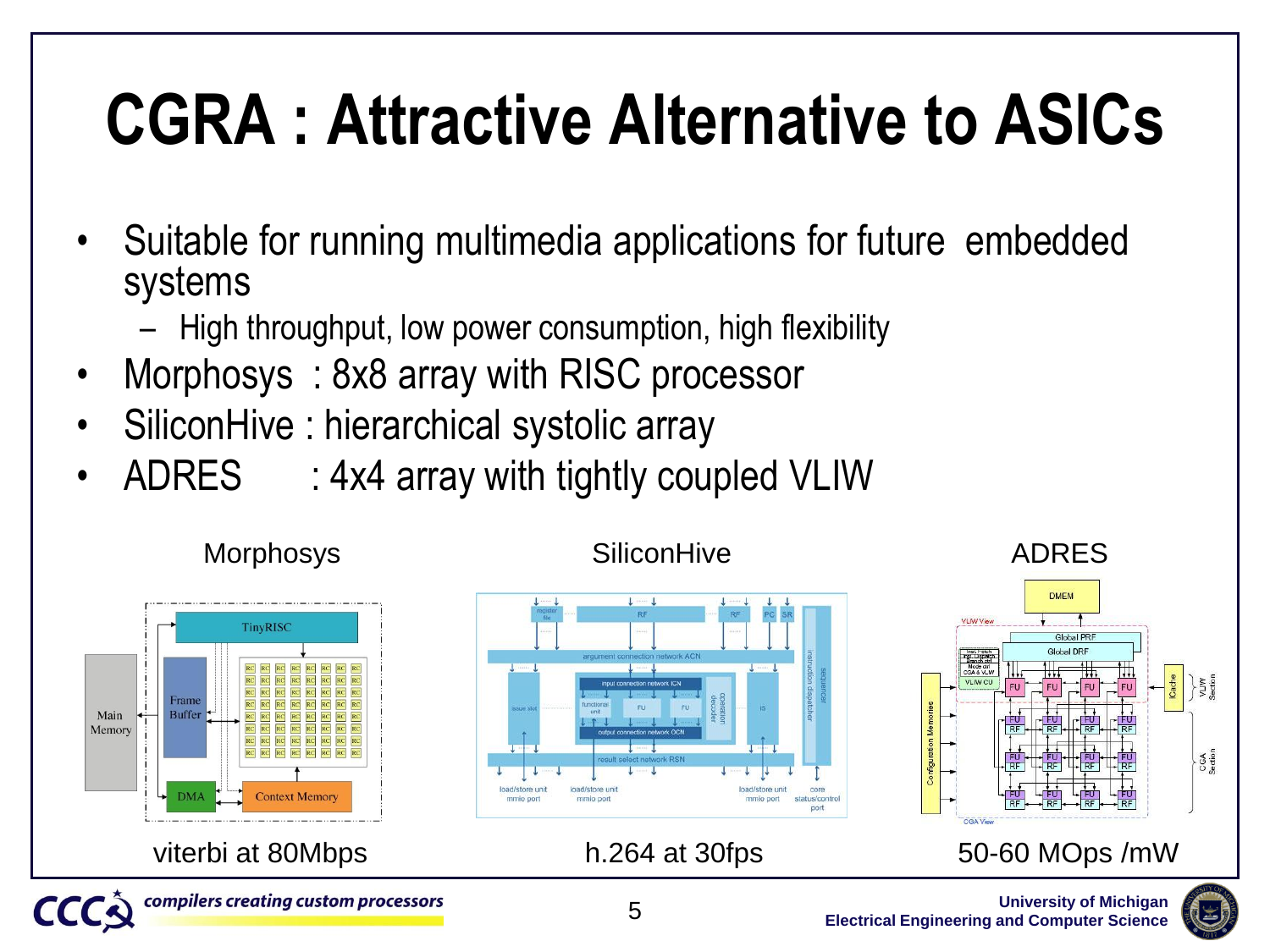

• Exploit instruction-level parallelism through modulo scheduling



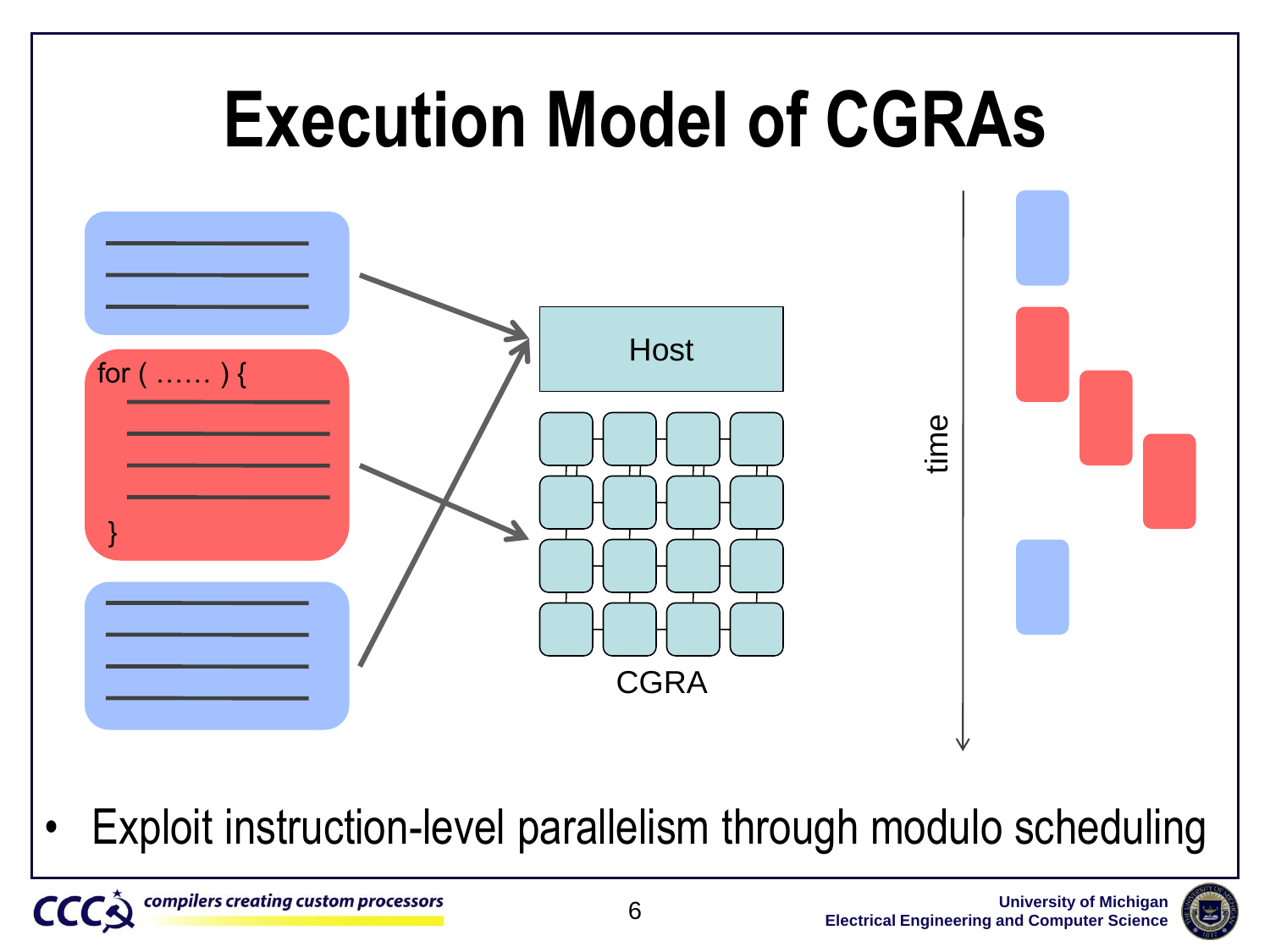### **CGRA Scheduling Challenges**

- VLIW : routing is guaranteed by central RF
- CGRA : Multiple possible routes
- Compiler is responsible for finding routes
- Routing can easily fail by other operations





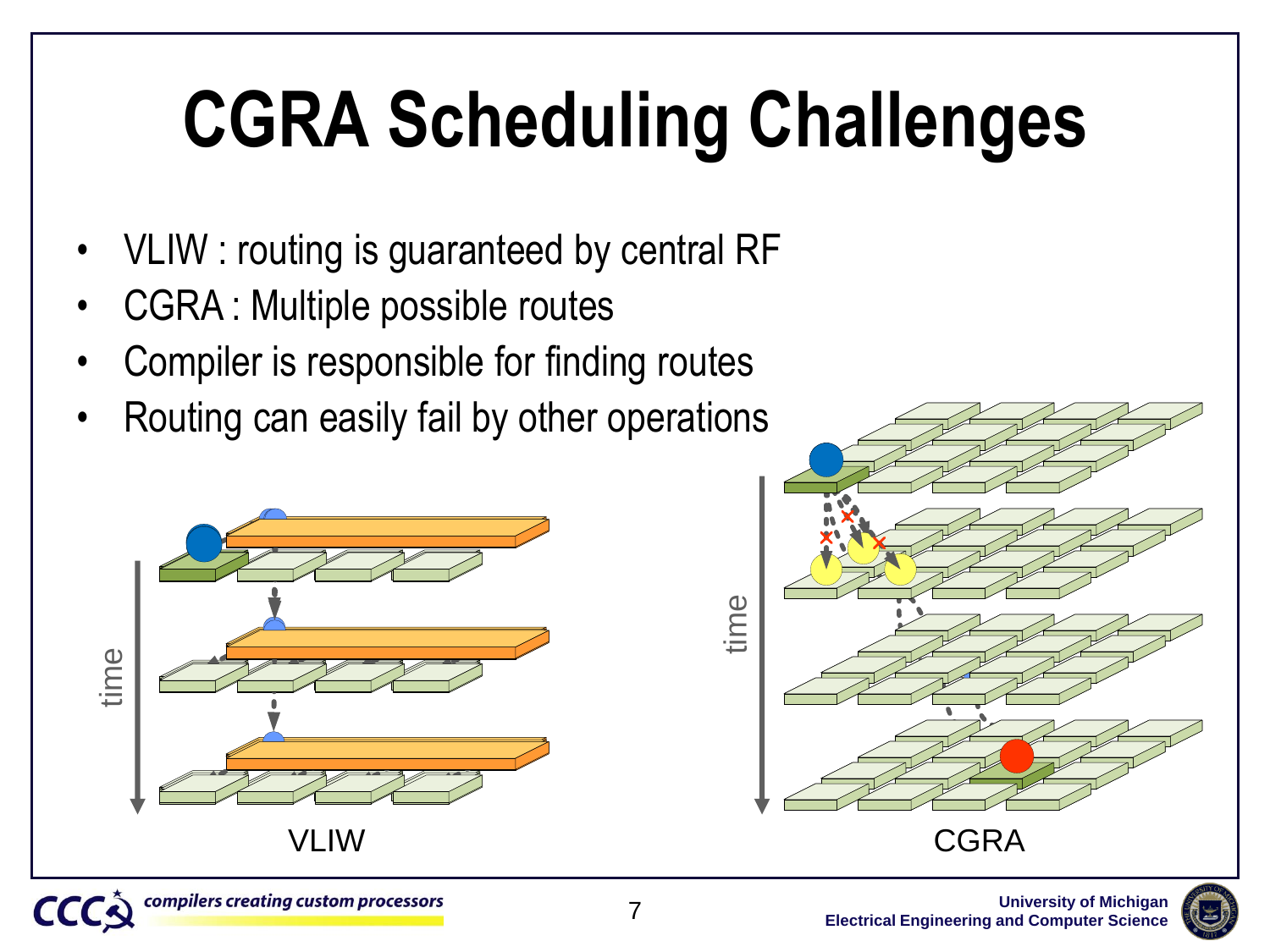#### **Large Scale CGRA**



- Increasing technology allows more resources available
- Various ways to exploit the extra resources



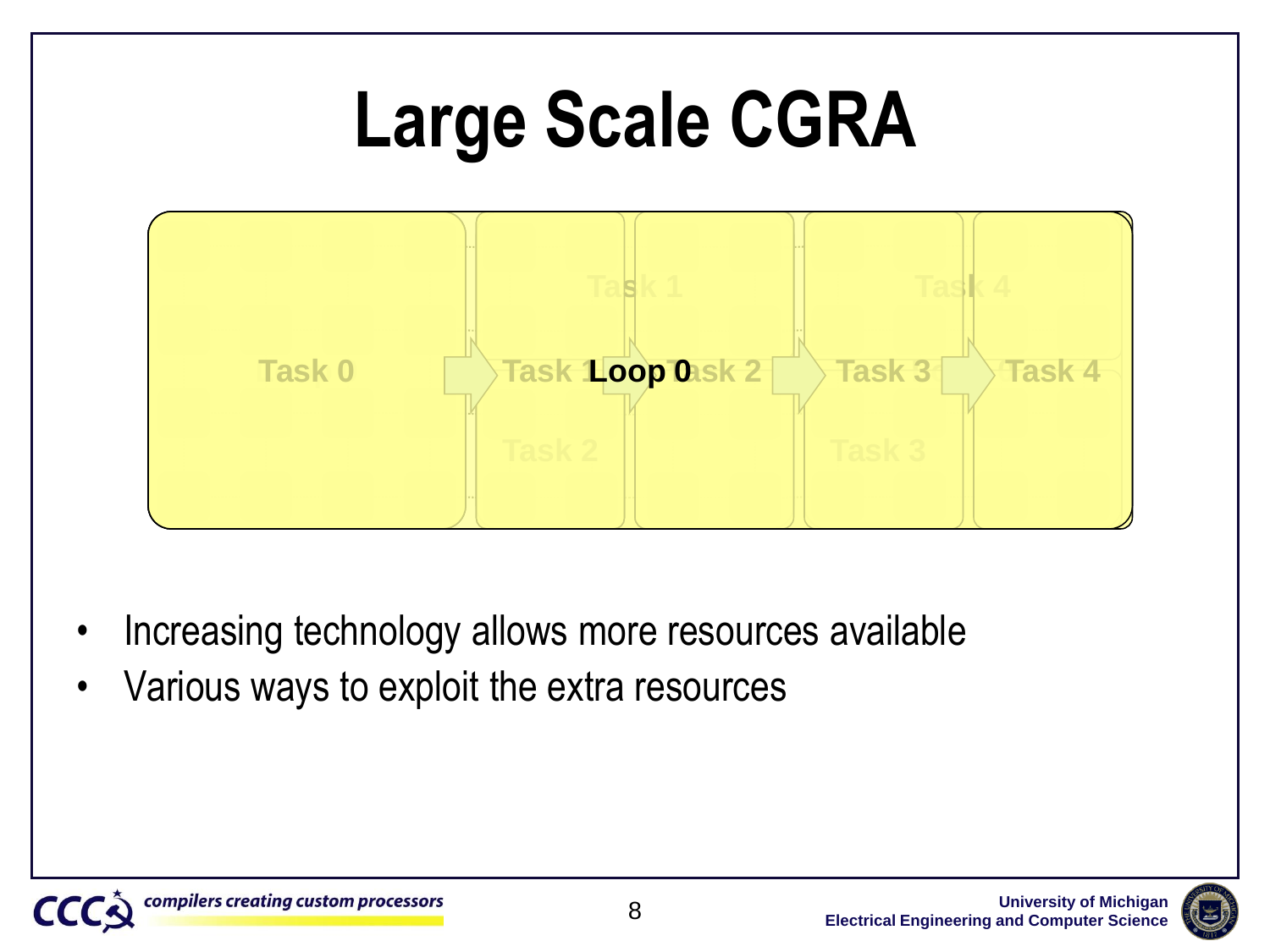#### **Limitations of CGRAs**



- Acyclic code region becomes bottleneck after software
- Performance gain diminishes beyond 4x4

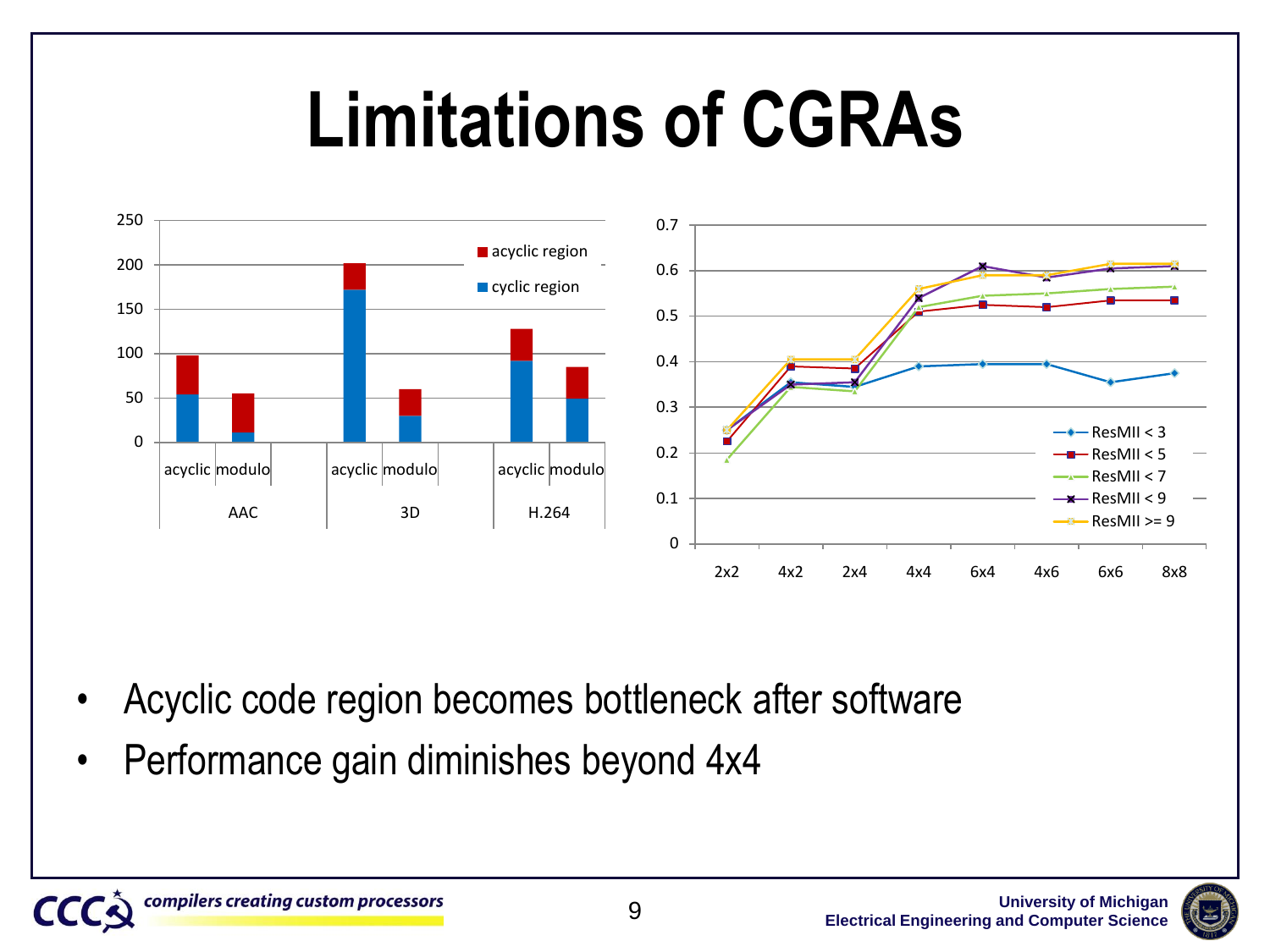### **Streaming Execution Model**



- Streaming property
	- Packet of data goes through independent tasks
- Partition tasks into stages
	- Map each stage onto different hardware
- Pipeline parallelism
	- Pipeline the outermost loop

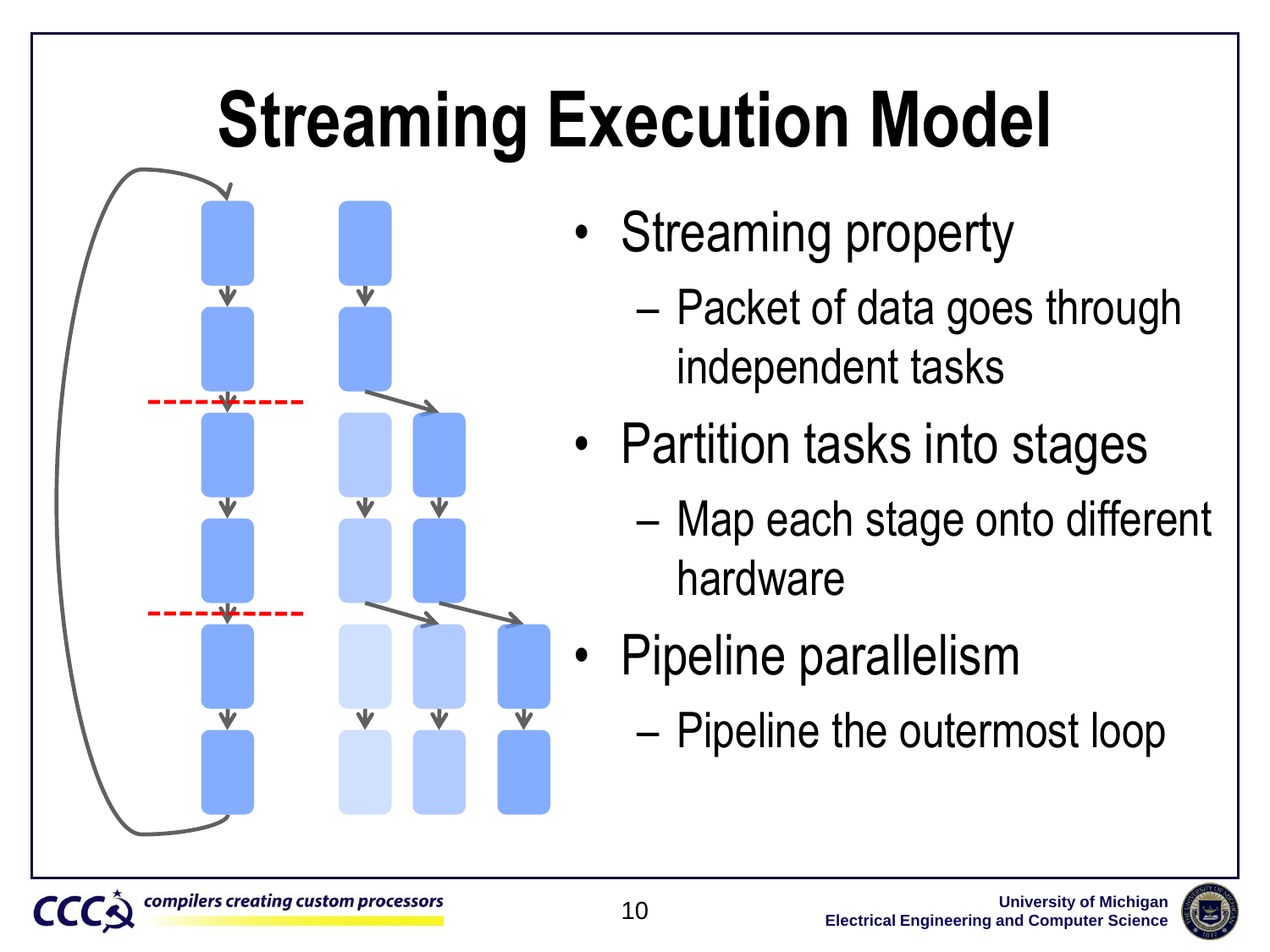### **Media Application Characteristics**

- Multimedia applications rich both in ILP/pipeline parallelism
	- Not mutually exclusive, cooperatively enhance performance
- But, resource requirements vary statically/dynamically



11



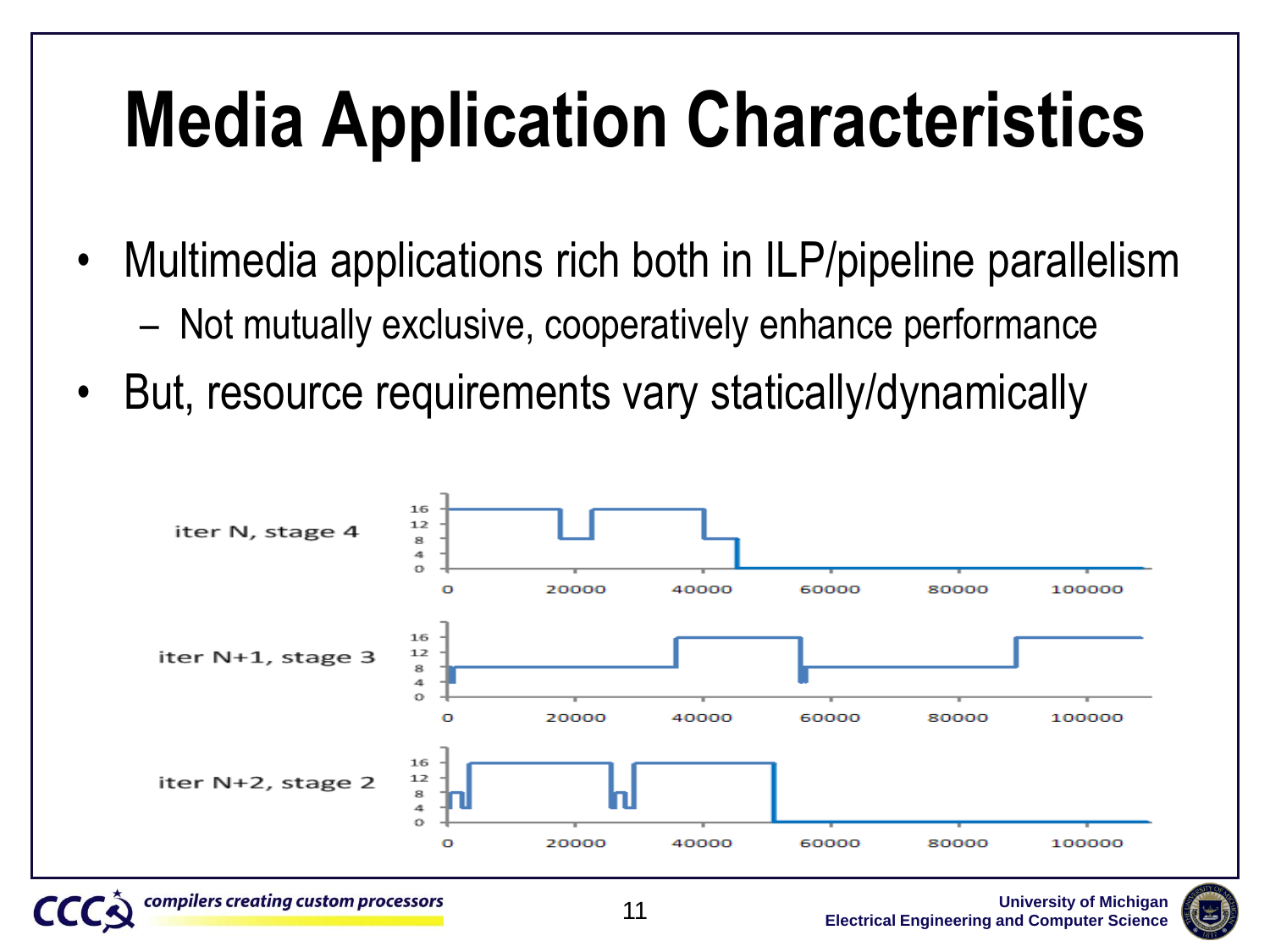# **Polymorphic Pipeline Array**



- Multi-core accelerator : each 2x2 array becomes a processor
- Cores can be combined to form a larger logical core
- Exploit both coarse-grain and fine-grain pipeline parallelism
- No dynamic routing logic: all communications statically generated

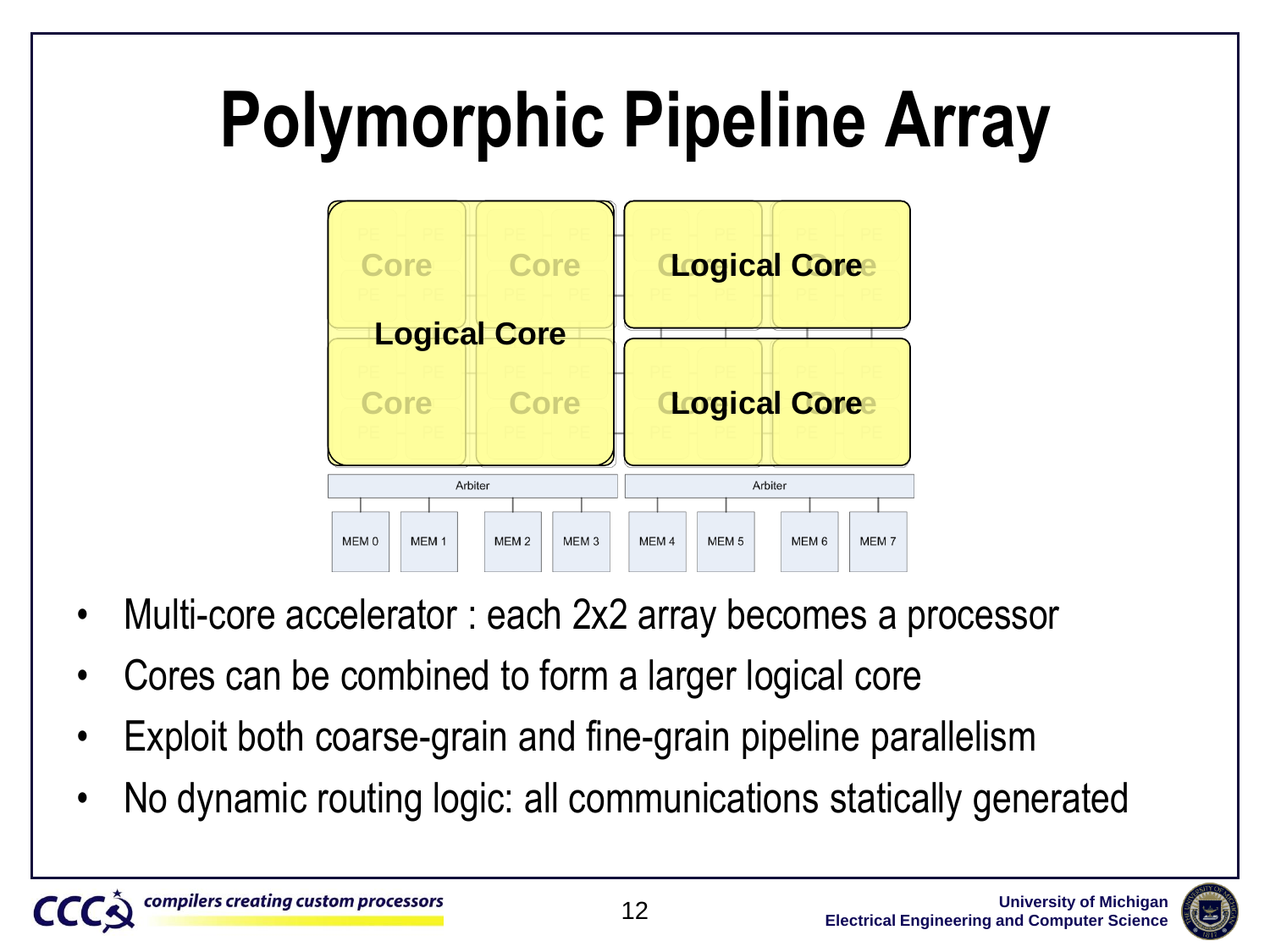

**CCC** 

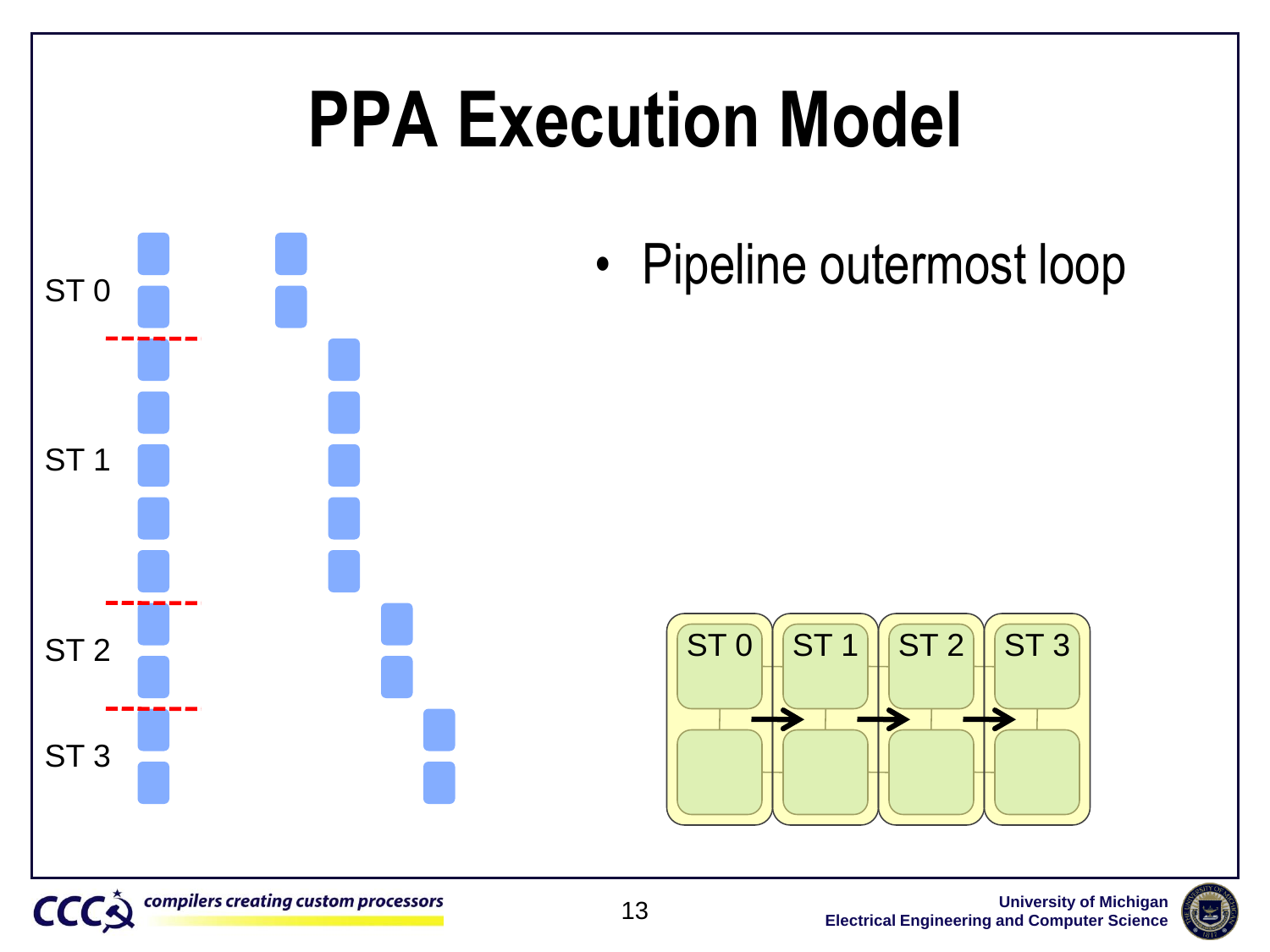#### **PPA Execution Model**



- Pipeline outermost loop
- Compute intensive stage
	- Assign more resources
	- Modulo scheduling



**University of Michigan**

**Electrical Engineering and Computer Science**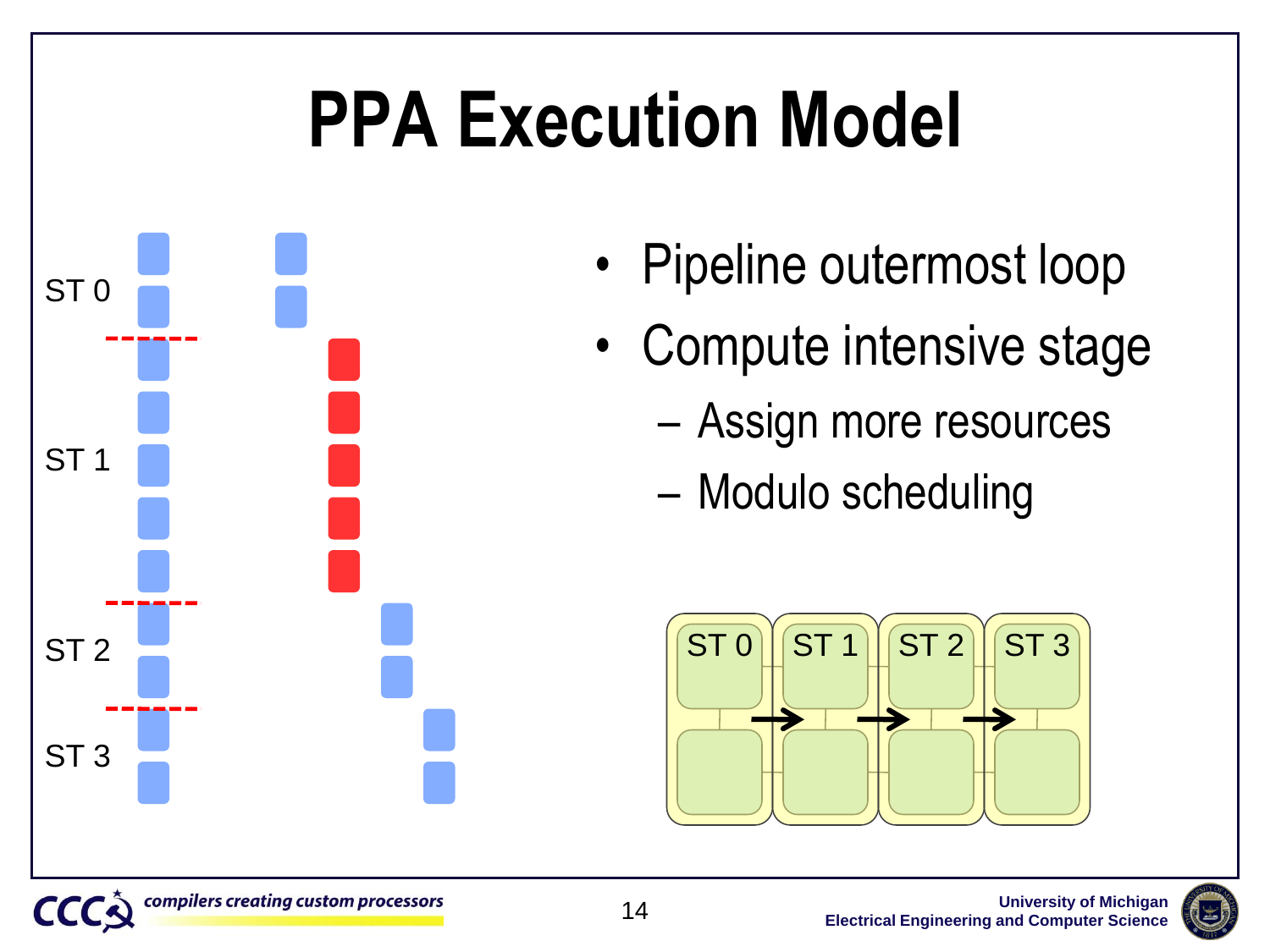#### **PPA Execution Model**



- Pipeline outermost loop
- Compute intensive stage
	- Assign more resources
	- Modulo scheduling

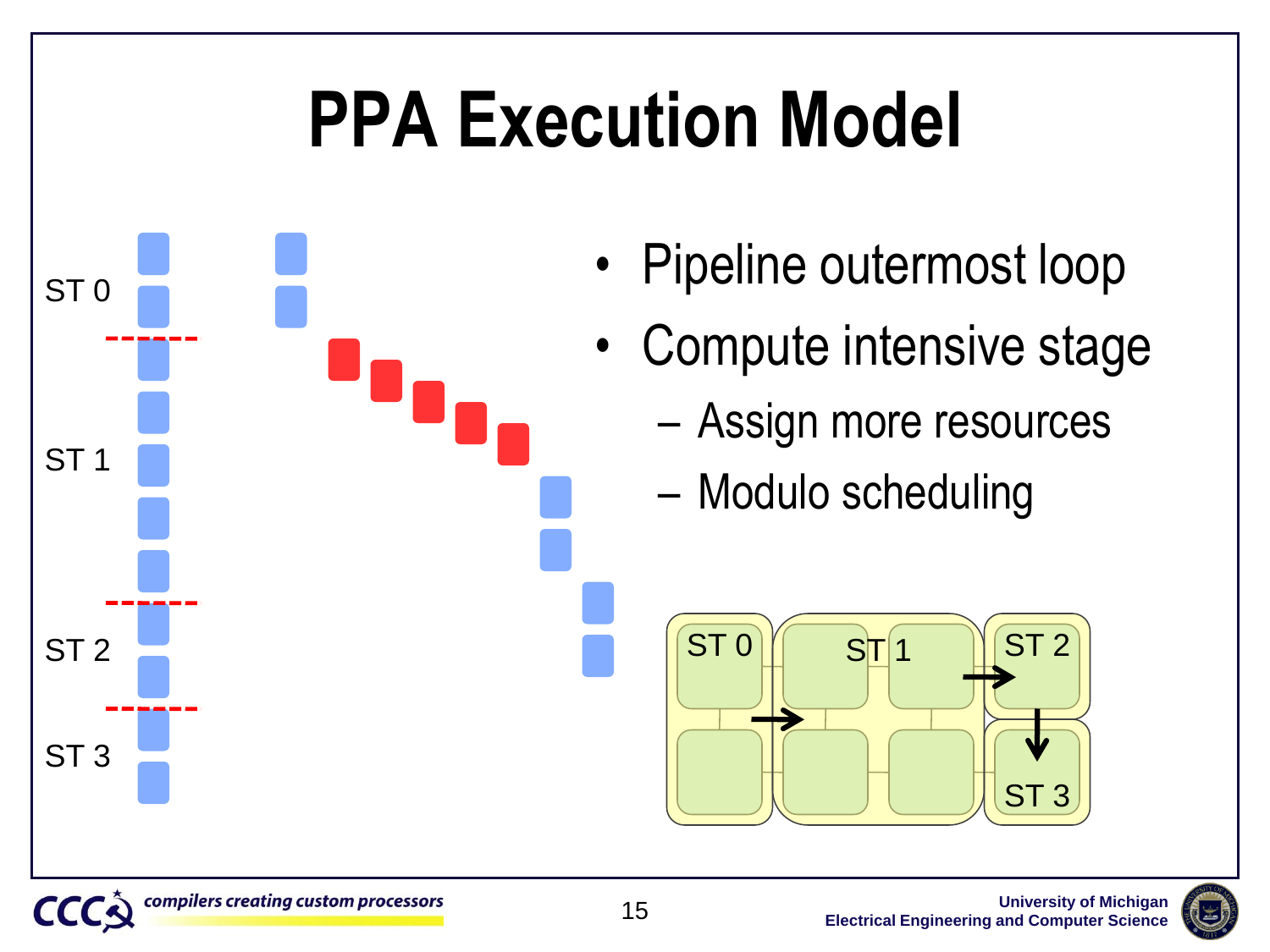# **PPA Partitioning: Static**

- Grouping tasks with same resource assignment
	- Goal (avoid resource conflict!)
		- Keep core-merging configuration at runtime
		- Give more resource to slowest task
	- Minimize stall time due to the resource conflict or reconfiguration



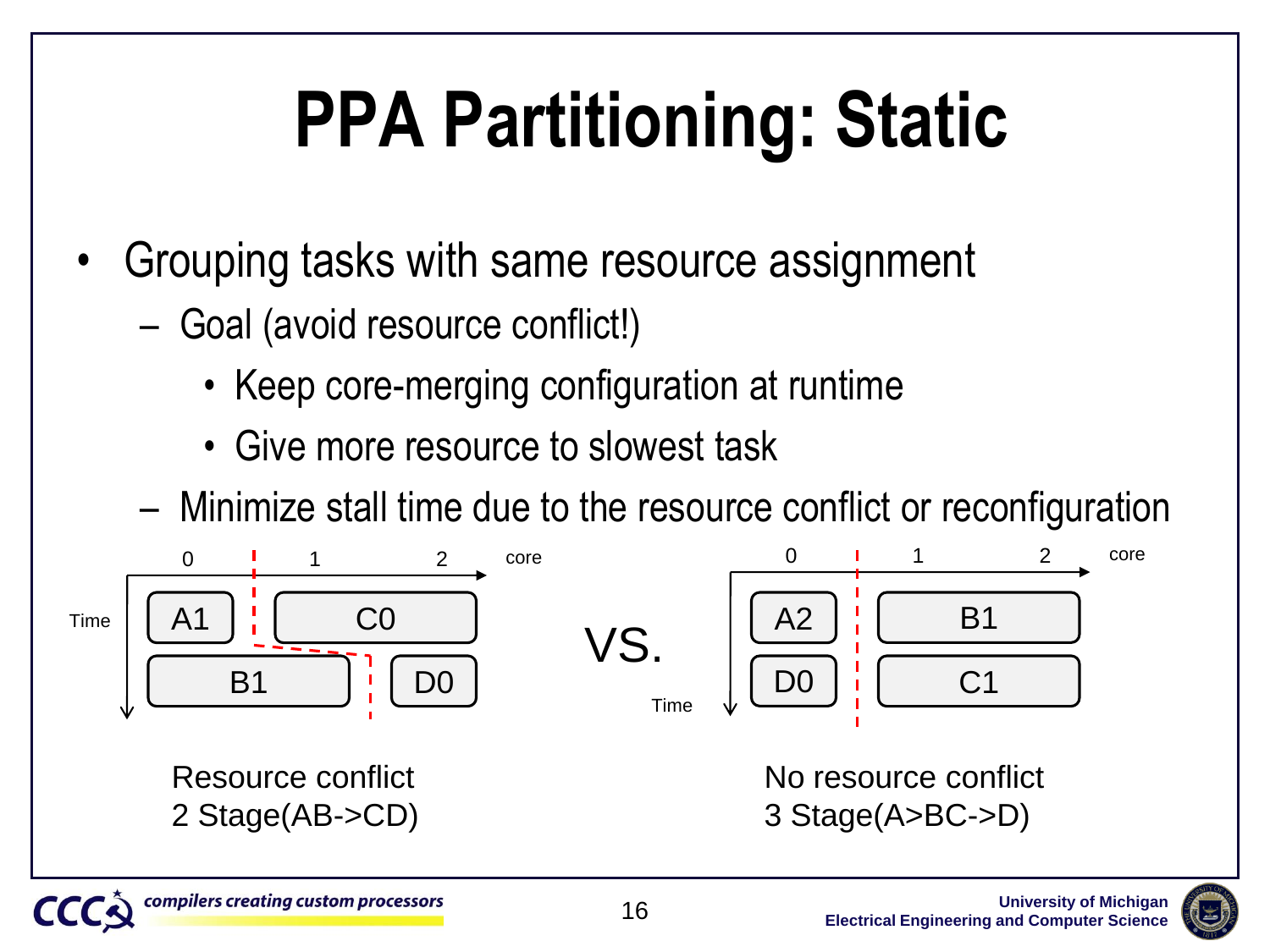### **PPA Partitioning: Dynamic**

- Final performance tuning
	- Goal: minimized the highest execution time reusing neighbor core's resource.
	- Software pipelining for special fraction of the task using both own and neighbor core's resources.



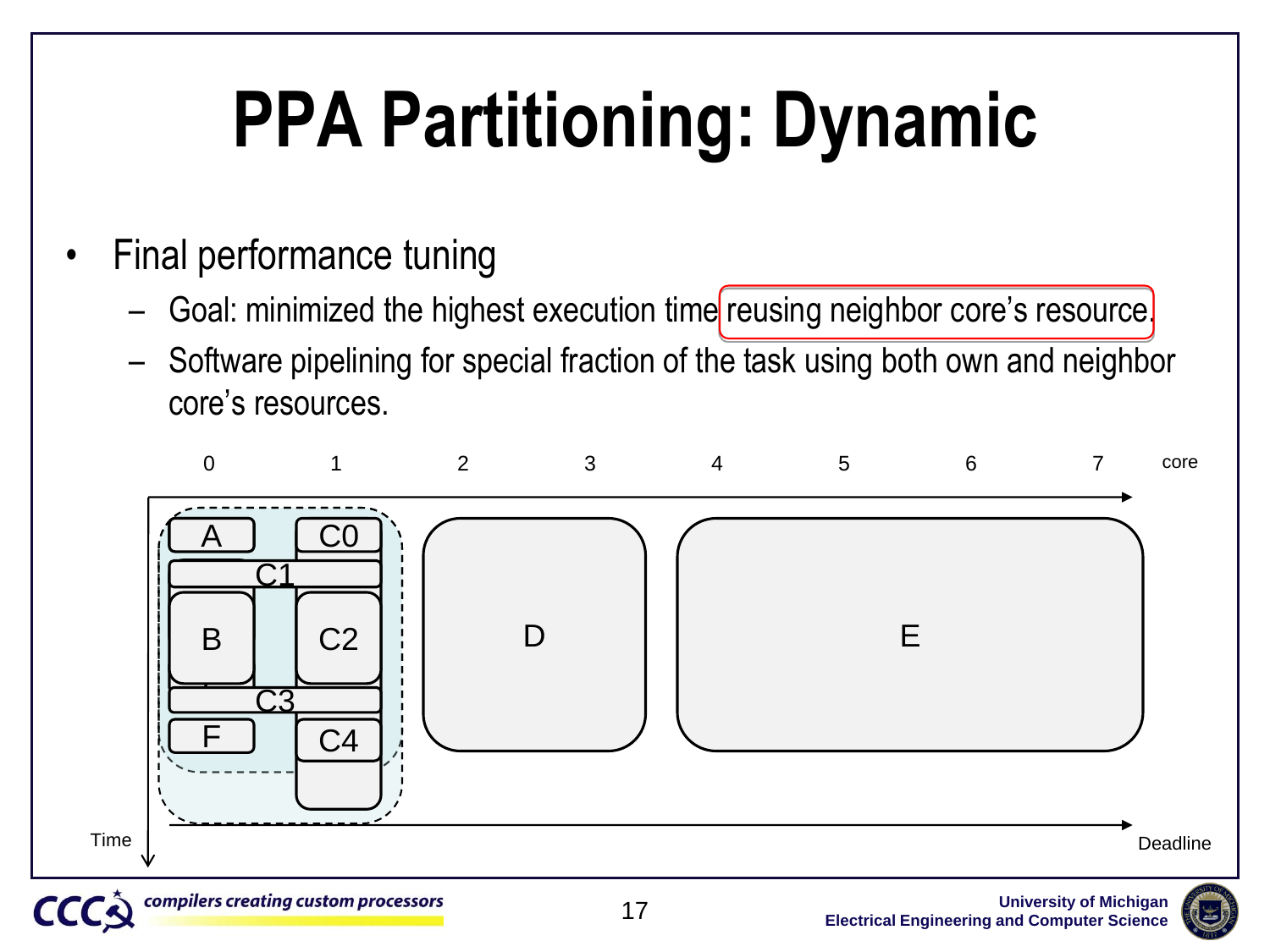### **Realizing Dynamic Partitioning: Virtualized Modulo Scheduling**



- One binary that can run in multiple targets
	- Part of code migrate to neighboring core
	- No rescheduling
- Challenges
	- Avoid resource conflict
	- Enforce multiple modulo constraints
	- Inter-core communication

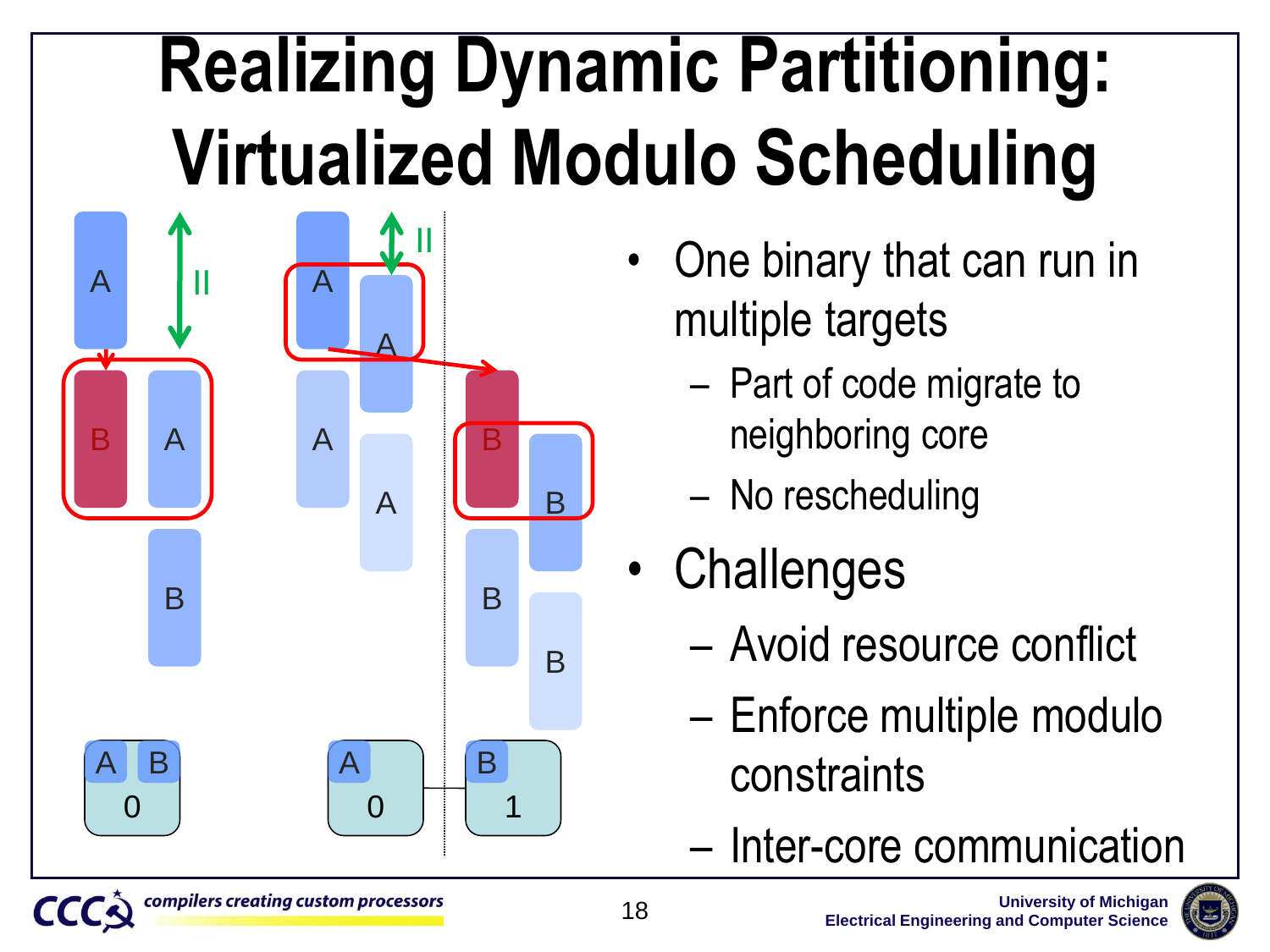#### **Where PPA stands**